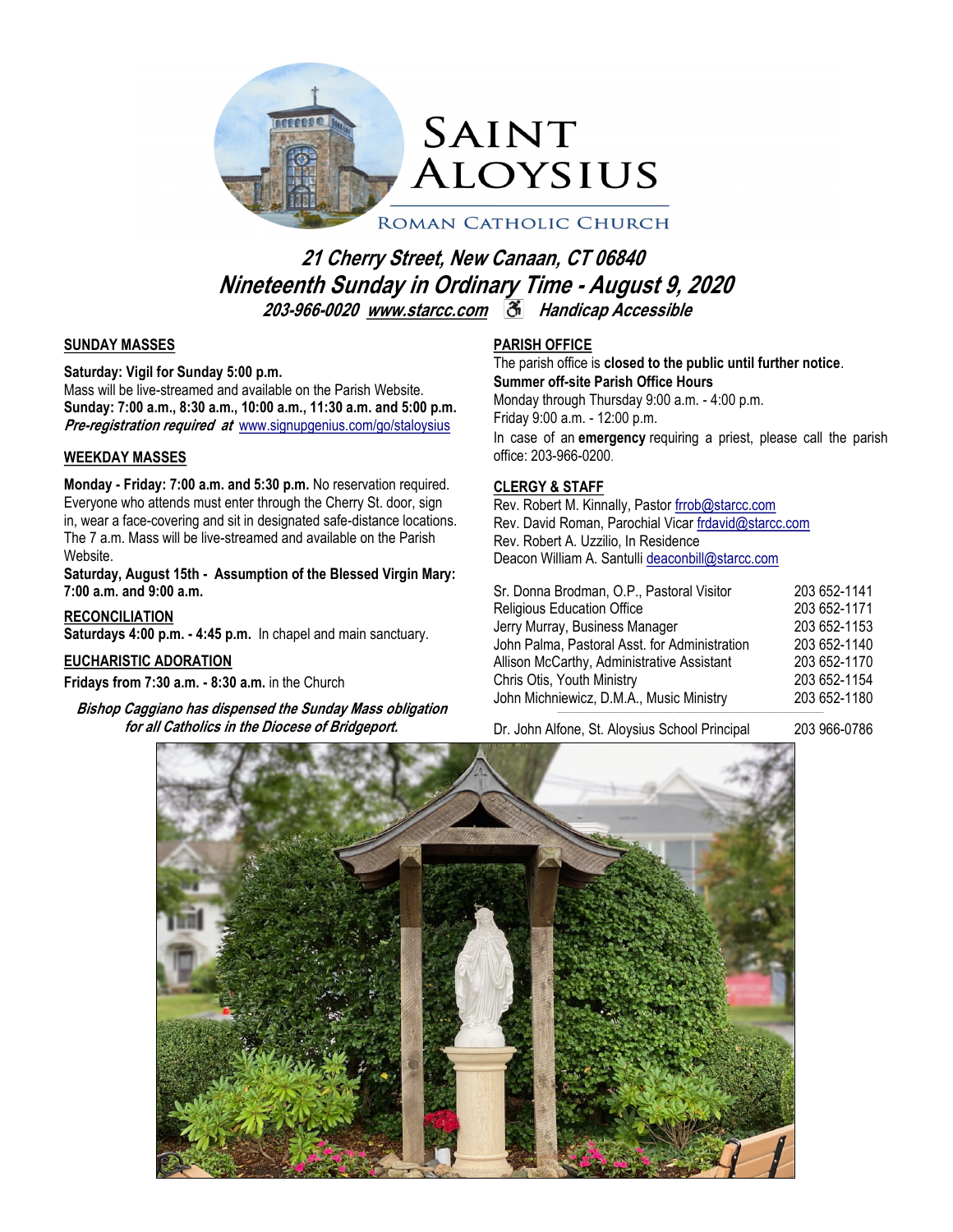## *~* **Mass Intentions ~**

| Monday -                                         | August 10, 2020                                                                                                                         |
|--------------------------------------------------|-----------------------------------------------------------------------------------------------------------------------------------------|
| 7:00 a.m.                                        | Johanna Slezak                                                                                                                          |
| 5:30 p.m.                                        | <b>Celine Berliet</b>                                                                                                                   |
| Tuesday -                                        | August 11, 2020                                                                                                                         |
| 7:00a.m.                                         | <b>Saint Aloysius Parishioners</b>                                                                                                      |
| 5:30 p.m.                                        | Catherine Bridget Nolan                                                                                                                 |
| Wednesday -                                      | August 12, 2020                                                                                                                         |
| 7:00 a.m.                                        | Paul Yee                                                                                                                                |
| 5:30 p.m.                                        | Marie Parente                                                                                                                           |
| Thursday -                                       | August 13, 2020                                                                                                                         |
| 7:00 a.m.                                        | Camille Hyman                                                                                                                           |
| 5:30 p.m.                                        | April Lyons Mauri                                                                                                                       |
| Friday -                                         | August 14, 2020                                                                                                                         |
| 7:00a.m.                                         | <b>Richard and Adeline Seltzer</b>                                                                                                      |
| 5:30 p.m.                                        | <b>Larry Schmidt</b>                                                                                                                    |
| Saturday -<br>7:00a.m.<br>9:00 a.m.<br>5:00 p.m. | August 15, 2020<br>(Assumption of the Blessed Virgin Mary)<br>Emilio (Mel) DeAsi<br>Gerry Joyce<br><b>Palladino and Bianco Families</b> |
| Sunday -<br>7:00a.m.<br>8:30 a.m.                | August 16, 2020<br>Peter McAleer<br>Deceased Members of the Raffaele and<br>Maria Assunta Palladino Family                              |
| 10:00 a.m.                                       | Kenneth Koch                                                                                                                            |
| 11:30 a.m.                                       | Jessie LeBrun                                                                                                                           |
| 5:00 p.m.                                        | Thomas P. Moffett                                                                                                                       |

## **We Welcome our Newly Baptized Parishioner:**

Ryder James Marcogliese Brendan John Hickey Niall William Hickey

## **Marriage Banns:**

Bann II: Jordan Malizia and Ryan Kilbane Bann II: Lauren Osterndorf and Vincent Macina Bann III: Emily Burke Silveira and Anthony James DeMarco

> **Please Pray for the Deceased:** Walter J. O'Hara John Pagliano

**We Welcome Our New Parishioners:** Conron Family, Galanski Family, Kaiser Family, Snell Family, Manegio Family, Tarateta Family, Wyble Family

## SANCTUARY CANDLES burn from 8/7/20 - 8/13/20

**The Sacred Heart Sanctuary candle for** Kenneth Soderquist **The Mary Sanctuary candle for** Jay Dougherty **The Chapel candle for** John Nolan

# **~ Please Pray For ~**

Please keep in prayer our sisters and brothers who are named below, and kindly inform the parish office of others that should be added to the prayer list.

Joseph Adiletta ,Toni Recchia Allende, Maria Alvarado, Eileen Apy, Mary Ann Balog, Kristen Brelsford, John J. Butler, Tony Cantone, Addison Jane Carestia, Claire Carter, Janice Carty, Lois Cawley, Luz Celit, Georgie Chapman, Pamela Chatterton-Purdy, Carol Ann Collins, Susan Creaser, Lucia Cusato, Deirdre Desmond, Matthew DeVaney, Frank DiMuzio, Kathleen Dooley, Kylie Edmund Dougherty, Monique Elliot, Rinda Farnham, Owen Fitzgerald, Ryan Fitzpatrick, Angela Franco, Henry Frank, Paula Lynn Fuegner, Judy Garcia, Garo Garabedian, Franco Gencarelli, Carol Gianattasio, Elizabeth Grottola, Kathy Grove, James Heffner, Jeanne Hersam, D.J. Holland, Carol Hollister, Olivia Hurley, Sarah Jessie, Mary Katawa, Father Bernie Keefe, Carol King, Christopher Kotos, Sandra Lefler, Joanne Liscio, Georgia Little, Tracee Lutes, Debbie B. Lyon, Mary Maher, Fanny Mao, Dan Mao, Rachel Mawardi, Eileen McCorry, Liz McKay, Sarah McNulty, Donald McQuid, Jon Morrison, Brennan Mulhern, Louis G. Nappi, Carey Cattrell Ogden, Patrick O'Kane, Martin O'Shea, Betty Paglialunga-Geriak, Patrick M. Pantalone, Ana Paredes, Harrison Perley, Austin Jack Pieck, Iracema Galvani Quinete, Nora Radocea, Barton Rappaport, Patricia Rezny, Jeanne Ruddock, Maria Cielo Sanchez, Rudolph John Sandor, Reggie Santella, Anna Marie Schroeder, Lynda Ann Slovik, Josephine Socci, Judy Johnson Spadaccini, Joseph Squeglia Jr., Georgia Sweeney, Szenasi Family, Christopher Tarzia Jr., Ignatius Thompson, Carmela Totaro, Kathleen Turpin, Hernandez-Van Vleet Family, Margot Vaughan, Dominick Anthony Vento, J. Richard Weber, Martha Wieber, Ryan Joseph Willen, Alex Wood

All who are affected by COVID-19.

## **Please pray for those serving in the military**:

CPT Elizabeth A. Condon; 2nd Lt. Paul Corapi; Lt. Col. Neil Dolan; 1st Lt. Kevin C. Dwyer; Captain Brian Gerardi; Sgt. Patrick Joseph Hussey; PVT Sean M. Kiernan; Spec. 3rd CL Thomas Lally; Lt. Col. Todd Polk; Lt. Col. Christopher Schilling; 2nd Lt. Jason Trischitta USAF; SSG Steven Vasko

| St. Aloysius - A Tithing Parish         |  |
|-----------------------------------------|--|
| <b>TITHING MEANS ONE-TENTH:</b>         |  |
| FIVE % TO MY CHURCH + FIVE % TO CHARITY |  |

| Sunday, August 2, 2020      | \$9,938  |
|-----------------------------|----------|
| Online Giving for the week: | \$7,560  |
| <b>TOTAL OFFERTORY:</b>     | \$17.498 |
| LAST YEAR:                  | \$20,229 |

Please donate at <https://starcc.isecuresites.com/>

**The St. Aloysius Church Bulletin and eBlast are taking a hiatus during the month August.**

The Bulletin will be posted in a condensed format and eBlast sent on an as-needed basis.